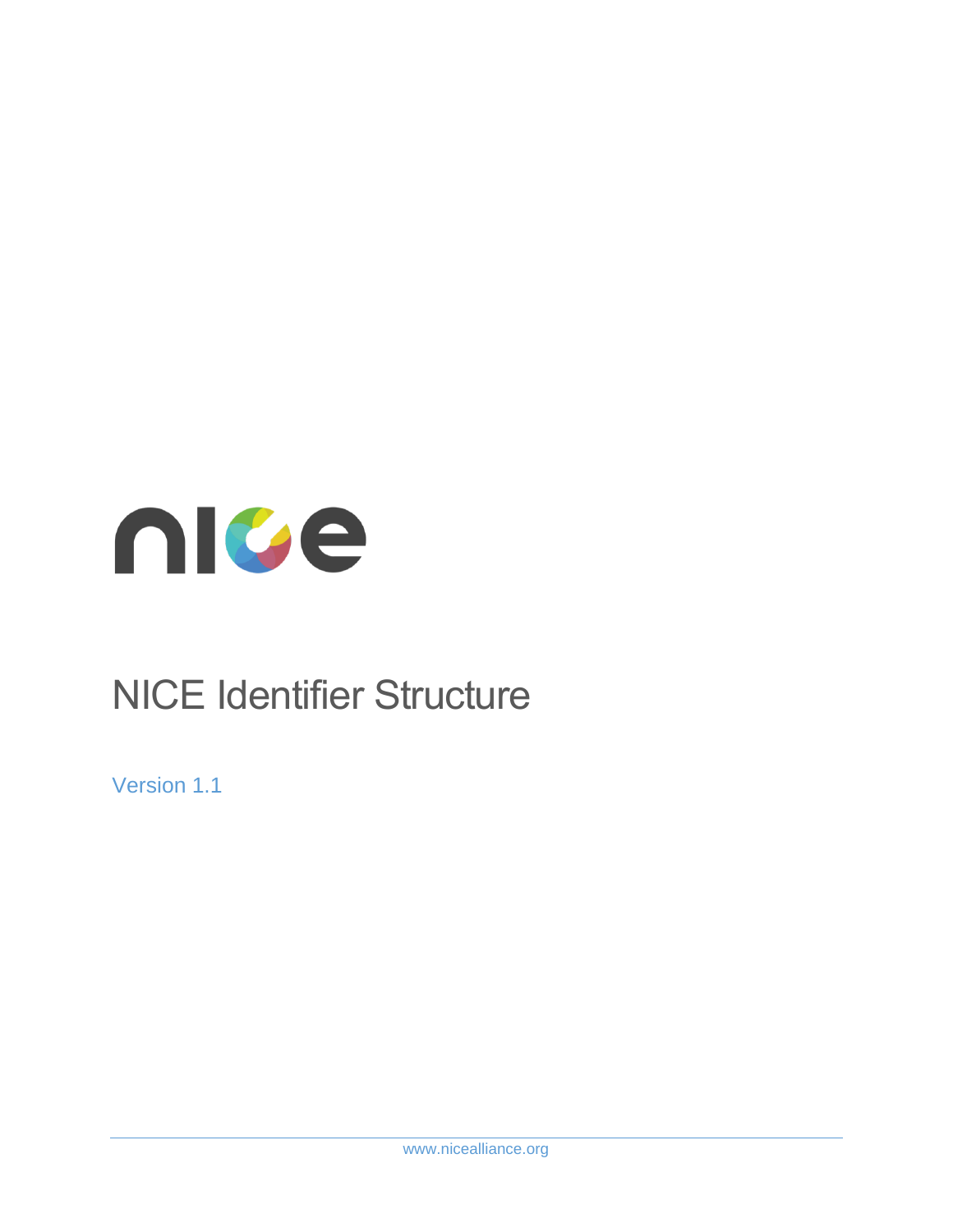Copyright 2019, 2020, 2022 NICE Alliance Promoters and other contributors to this document. All rights reserved. Third-party trademarks and names are the property of their respective owners.

Recipients of this document may copy, distribute, publish, or display this document so long as this copyright notice, license and disclaimer are retained with all copies of the document. No license is granted to modify this document.

THIS DOCUMENT IS PROVIDED "AS IS" AND WITHOUT WARRANTY OF ANY KIND. THE NICE ALLIANCE PROMOTERS AND ANY CONTRIBUTORS MAKEOR HAVE MADE NO REPRESENTATIONS OR WARRANTIES WHATSOEVEREXPRESS OR IMPLIED, STATUTORY OR OTHERWISE, REGARDING THE CONTENTS OF THIS DOCUMENTS AND/OR USE THEREOF, INCLUDING WITHOUT LIMITATION, ANY REPRESENTATION OR WARRANTY OF ACCURACY, RELIABILITY, MERCHANTABILITY, GOOD TITLE, NON-INFRINGEMENT, OR FITNESS FOR ANY PARTICULAR PURPOSE.

IN NO EVENT SHALL THE NICE ALLIANCE PROMOTERS, ANY CONTRIBUTORS OR THEIR AFFILIATES,INCLUDING THEIR RESPECTIVE EMPLOYEES, DIRECTORS, OFFICERS OR AGENTS, BE LIABLE FOR ANY DIRECT, INDIRECT, SPECIAL, INCIDENTAL, PUNITIVE OR CONSEQUENTIAL DAMAGES, ARISING OUT OF OR RELATING TO ANY USE OR DISTRIBUTION OF OR INABILITY TO USE THIS DOCUMENT(INCLUDING FUTURE UPDATES TO THIS DOCUMENTS), WHETHER OR NOT (1)SUCH DAMAGES ARE BASED UPON TORT, NEGLIGENCE, FRAUD, WARRANTY, CONTRACT OR ANY OTHR LEGAL THEORY, (2) THE NICE ALLIANCE PROMOTERS, CONTRIBUTORS OR THEIR AFFILIATES HAVE BEEN ADVISED OF THE POSSIBILITY OF SUCH DAMAGES;OR (3) SUCH DAMAGES WERE REASONABLY FORESEEABLE.

THIS DOCUMENT IS SUBJECT TO CHANGE AND UPDATED VERSIONS MAY BE DEVELOPED BY THE NICE ALLIANCE PROMOTERS.

Scenera, Inc., Nikon Corporation, Sony Semiconductor Solutions Corporation, Wistron Corporation and Hon Hai Precision Industry Co., Ltd.(NICE Alliance Promoters) contributed to this document.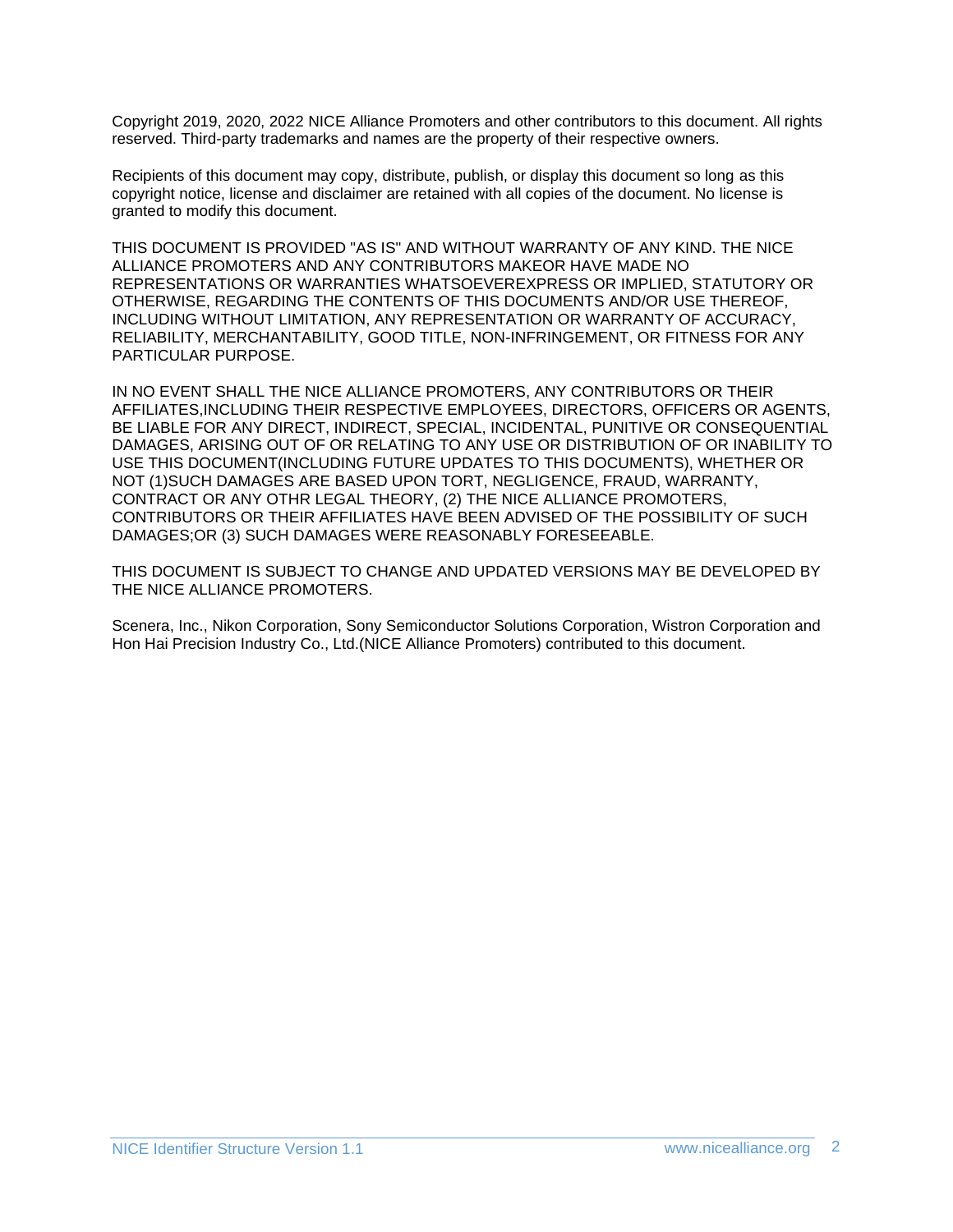# Edit History

| Version | Date        | Comments                    |
|---------|-------------|-----------------------------|
| 11      | 26 Jan 2022 | Initial Version 1.1 release |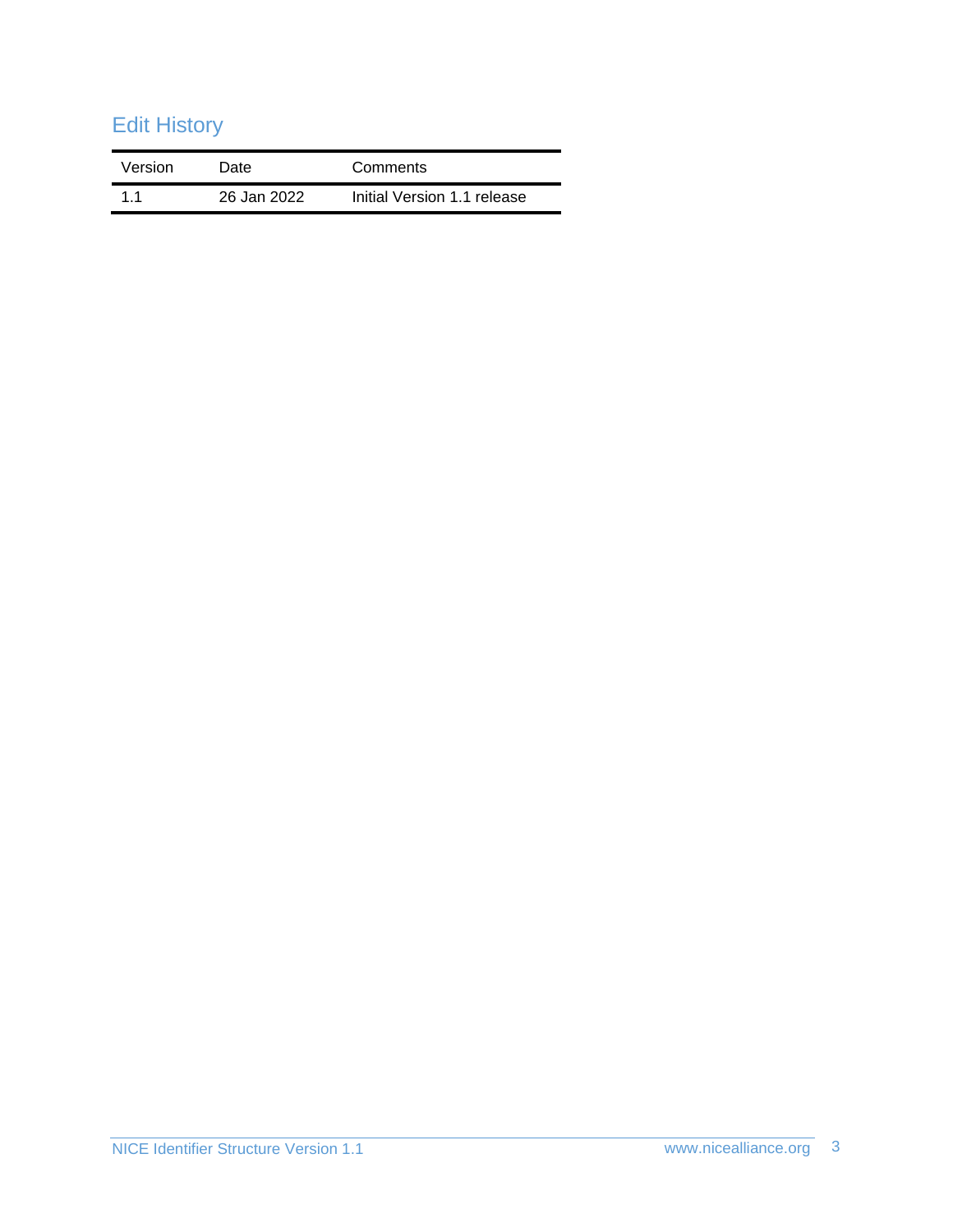# **Table of Contents**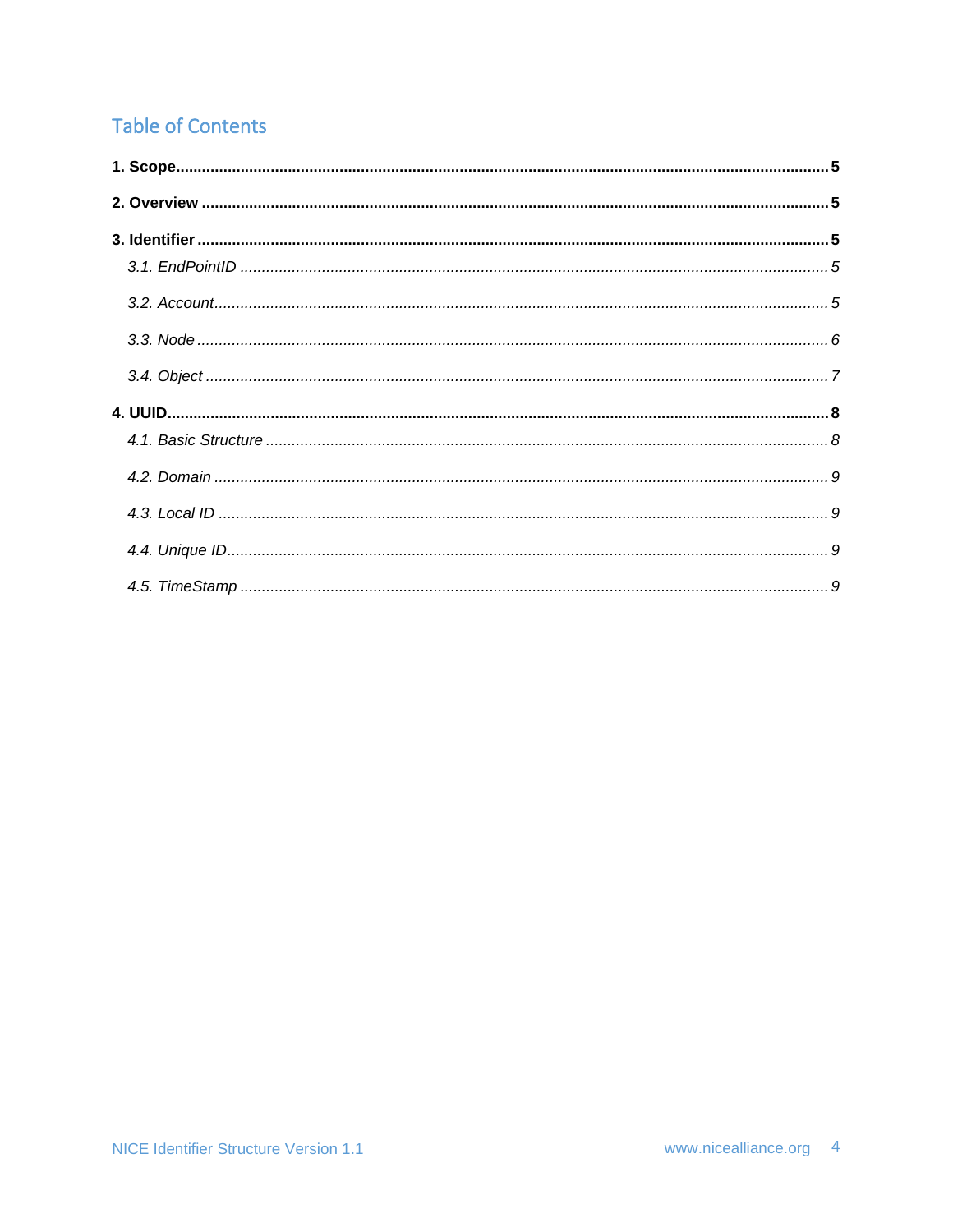## <span id="page-4-0"></span>**1. Scope**

This document provides the rule for identifiers utilized in the NICE System.

#### <span id="page-4-1"></span>**2. Overview**

Identifiers are used in NICE System to uniquely identify Entities. The Identifier has the original issuer of the identifier and the scope of uniqueness. This specification defines their combination and the notation format of the identifier.

The identifier may depend on the primary identifier (e.g. DeviceID).

It is implementation's responsibility to avoid collision of IDs if more than one original issuers exist in the same scope of uniqueness.

#### <span id="page-4-3"></span><span id="page-4-2"></span>**3. Identifier**

## 3.1. EndPointID

| ID                          | <b>Original issuer</b> |                | Scope of           | Format |
|-----------------------------|------------------------|----------------|--------------------|--------|
|                             | <b>NICE LA</b>         | <b>NICE AS</b> | uniqueness         |        |
| EndPointID                  | X                      |                | <b>NICE System</b> | uuid   |
| <b>NICELAID</b>             | x                      |                | <b>NICE System</b> | uuid   |
| <b>NICEAccountServiceID</b> | x                      |                | <b>NICE System</b> | uuid   |
| DeviceID                    | х                      |                | <b>NICE System</b> | uuid   |
| AppInstanceID               |                        | X              | <b>NICE System</b> | UUID   |

## <span id="page-4-4"></span>3.2. Account

| ID                    | <b>Original issuer</b> |                | Scope of           | <b>Format</b> |
|-----------------------|------------------------|----------------|--------------------|---------------|
|                       | <b>NICE LA</b>         | <b>NICE AS</b> | uniqueness         |               |
| AccountID             |                        | x              | <b>NICE System</b> | uuid          |
| AppDeveloperID        |                        | х              | <b>NICE System</b> | uuid          |
| MasterIssuerID        | x                      |                | <b>NICE System</b> | uuid          |
| ManufacturerID        | x                      |                | <b>NICE System</b> | uuid          |
| <b>DeviceSellerID</b> |                        |                | <b>NICE System</b> | UUID          |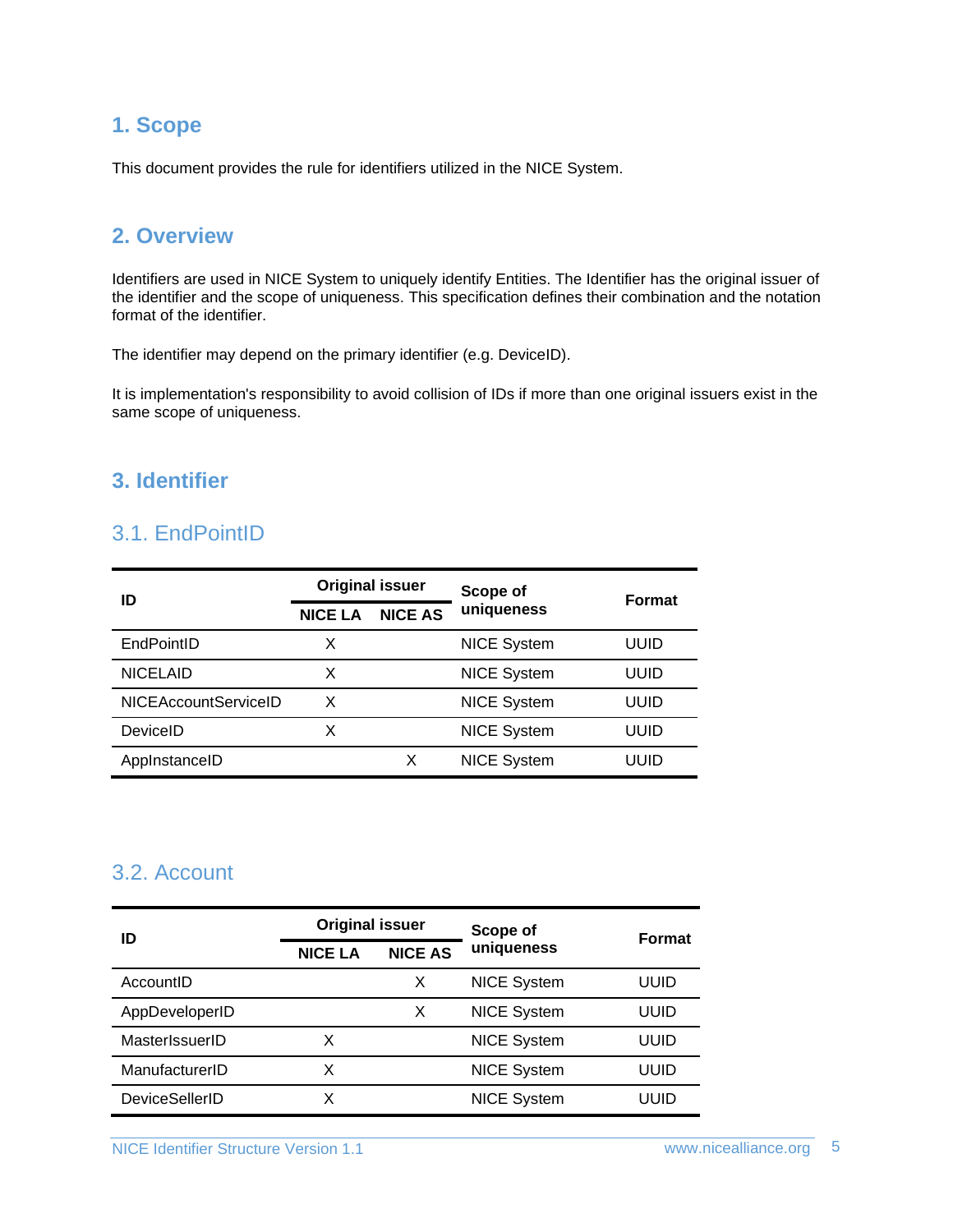## <span id="page-5-0"></span>3.3. Node

| ID           | <b>Original issuer</b> |                    | Scope of the        | Format                                     | <b>Allowed Value</b>           |  |
|--------------|------------------------|--------------------|---------------------|--------------------------------------------|--------------------------------|--|
|              | <b>Device</b>          | <b>App/Service</b> | uniqueness          |                                            |                                |  |
| NodelD       | X                      | X                  | Device/App/Service  | 4-digit zero-padded<br>hexadecimal(16bit). | 0000 is<br>reserved.           |  |
|              |                        |                    |                     |                                            | 0001 through<br>ffff for Node. |  |
| PortID       | X<br>X<br>Node         |                    |                     | 4-digit zero-padded                        | 0000 is<br>reserved.           |  |
|              |                        |                    | hexadecimal(16bit). | 0001 through<br>ffff for Node.             |                                |  |
| TransducerID | X                      | X                  | Node                | 4-digit zero-padded<br>hexadecimal(16bit). | 0000 through<br>ffff           |  |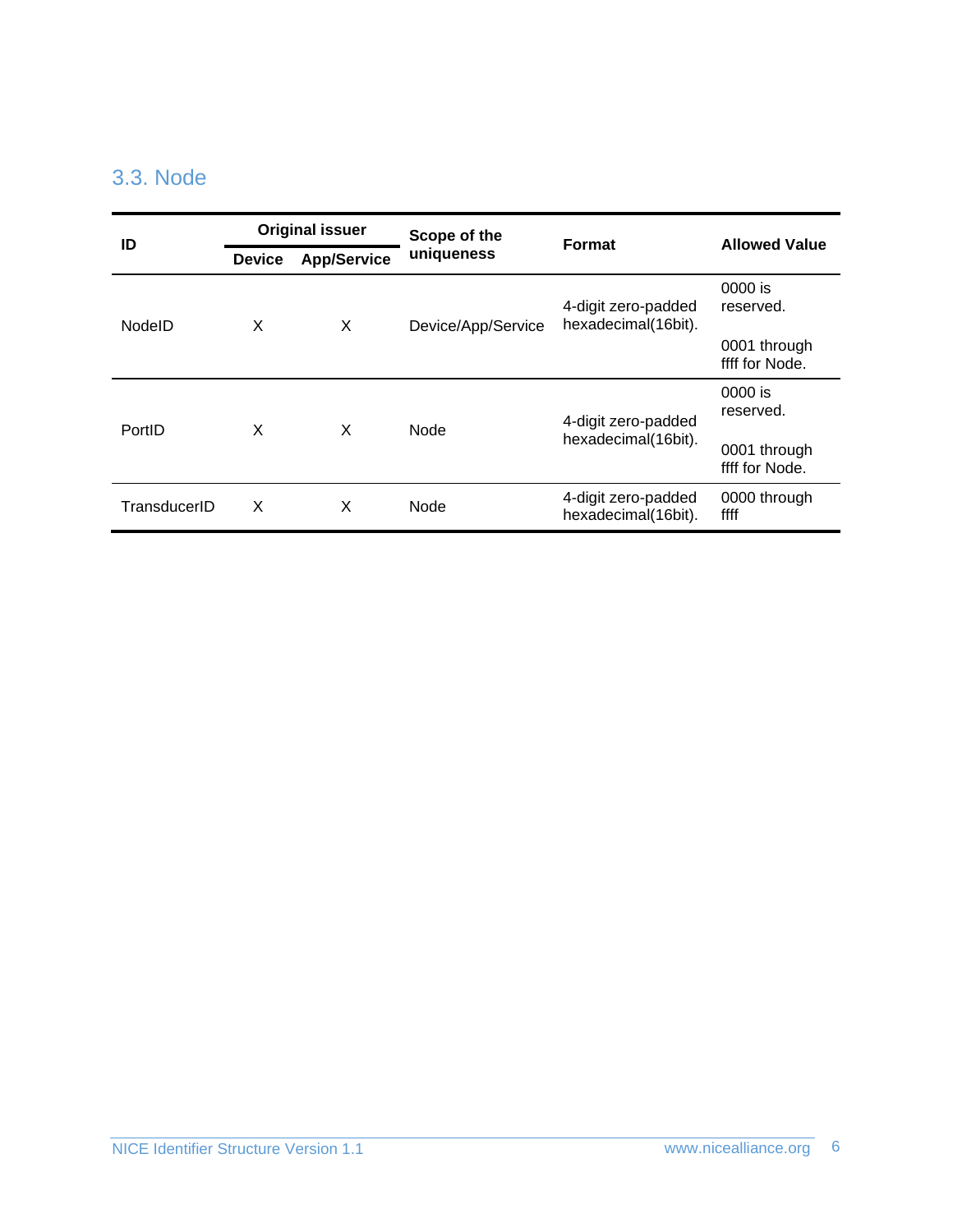## <span id="page-6-0"></span>3.4. Object

| ID                   | Original issuer         |                |               |                    | Scope of           |                                                                                                                                                                                                                                                                                                                                                   |
|----------------------|-------------------------|----------------|---------------|--------------------|--------------------|---------------------------------------------------------------------------------------------------------------------------------------------------------------------------------------------------------------------------------------------------------------------------------------------------------------------------------------------------|
|                      | <b>NICE LA</b>          | <b>NICE AS</b> | <b>Device</b> | <b>App/Service</b> | uniqueness         | Format                                                                                                                                                                                                                                                                                                                                            |
| AlgorithmID          | X                       |                |               |                    | <b>NICE System</b> | <b>UUID</b>                                                                                                                                                                                                                                                                                                                                       |
| AudioAnalysisID      | $\overline{X}$          |                |               |                    | <b>NICE System</b> | <b>UUID</b>                                                                                                                                                                                                                                                                                                                                       |
| CustomAnalysisID     | $\overline{\mathsf{X}}$ |                |               |                    | <b>NICE System</b> | <b>UUID</b>                                                                                                                                                                                                                                                                                                                                       |
| SceneEncryptionKeyID |                         | Χ              |               |                    | <b>NICE System</b> | <b>UUID</b>                                                                                                                                                                                                                                                                                                                                       |
| PrivacyObjectID      |                         | $\overline{X}$ |               |                    | <b>NICE System</b> | <b>UUID</b>                                                                                                                                                                                                                                                                                                                                       |
|                      |                         |                |               |                    |                    | "SMD_" + UUID + "_" +<br>$NodeID + "__" + Instance$<br><b>UUID</b> is the EndPoint ID                                                                                                                                                                                                                                                             |
|                      |                         |                |               |                    |                    | of the originator of the<br>SceneMode corresponds<br>to this ID.                                                                                                                                                                                                                                                                                  |
| SceneModeID          |                         |                |               | X                  | <b>NICE System</b> | NodelD is the NodelD as<br>the originator of the<br>SceneMode corresponds<br>to this ID.                                                                                                                                                                                                                                                          |
|                      |                         |                |               |                    |                    | Instance: = 16-digit zero-<br>padded hexadecimal<br>(64bit).                                                                                                                                                                                                                                                                                      |
| RefDataID            |                         |                | X             | X                  | Original<br>issuer | Determined by<br>Device/App/Service                                                                                                                                                                                                                                                                                                               |
| SceneMarkID          |                         |                | X             | X                  | <b>NICE System</b> | "SMK_" + UUID + "_" +<br>$NodeID + "__" + Instance$<br><b>UUID</b> is the EndPoint ID<br>of the originator of the<br>SceneMark corresponds<br>to this ID.<br>NodelD is the NodelD as<br>the originator of the<br>SceneMark corresponds<br>to this ID.<br>Instance := $16$ -digit zero-<br>padded hexadecimal<br>(64bit).<br>"SDT_" + UUID + "_" + |
| SceneDataID          |                         |                | X             | X                  | <b>NICE System</b> | $NodeID + "__" + Instance$<br><b>UUID</b> is the EndPoint ID<br>of the originator of the<br>SceneData corresponds<br>to this ID.<br>NodelD is the NodelD as<br>the originator of the<br>SceneData corresponds<br>to this ID.                                                                                                                      |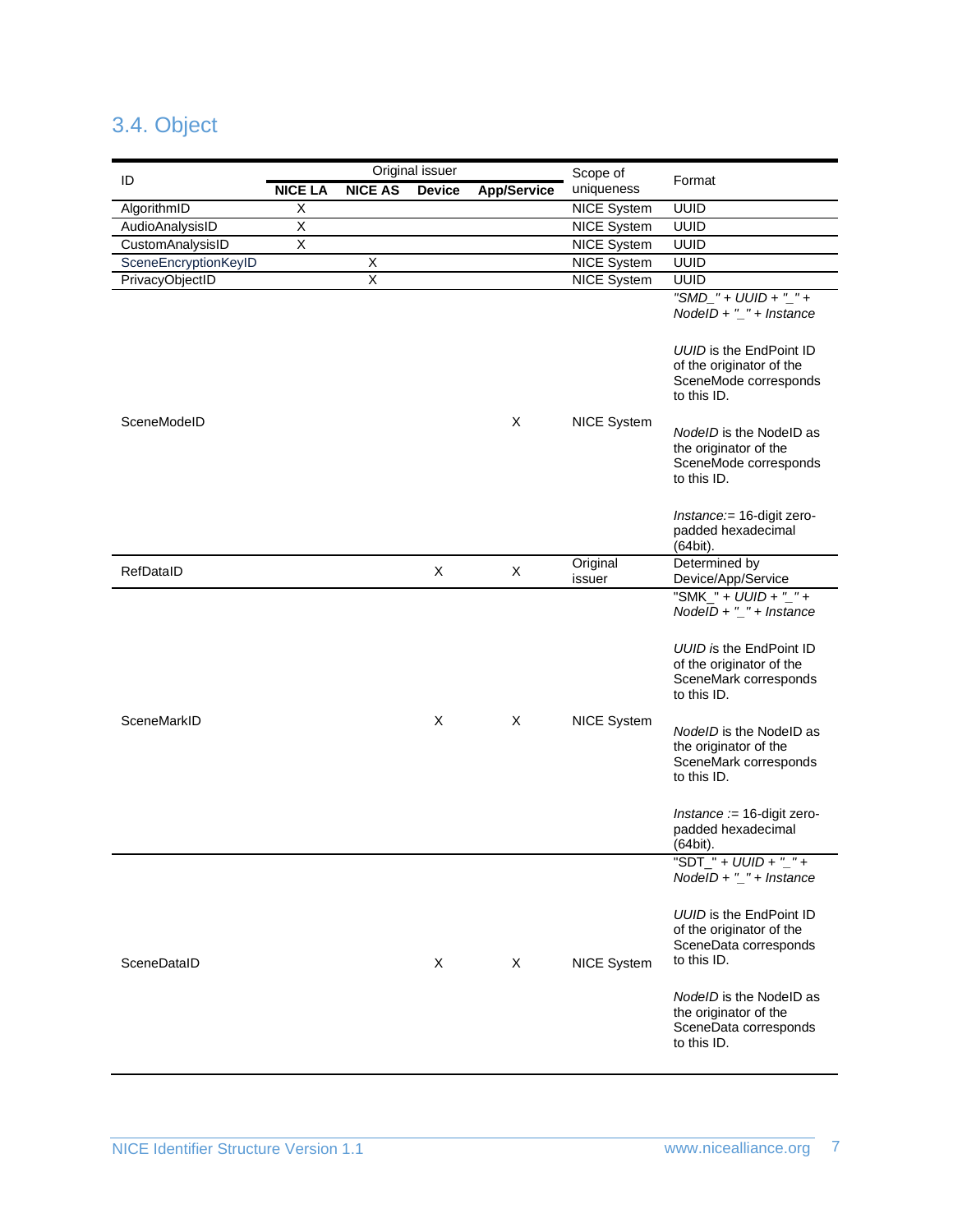|                  |  |              | <i>Instance</i> := 16-digit zero-<br>padded hexadecimal<br>(64bit). |
|------------------|--|--------------|---------------------------------------------------------------------|
| DetectedObjectID |  | Original     | Determined                                                          |
|                  |  | <b>ISSUE</b> | by Device/App/Service                                               |

## <span id="page-7-0"></span>**4. UUID**

The structure of the UUID is compliant with RFC4122. Note that this specification does not ensure global uniqueness. Only within the NICE system it is ensured that each UUID is unique.

## <span id="page-7-1"></span>4.1. Basic Structure

**UUID String Format IIIIIIII-TTTT-2TTT-dDDD-AAAAAAAAAAAA**

String length is 36 bytes. Definition of the fields are as follows.

| <b>Field</b> | <b>Format</b> |                                        | <b>Note</b>                                                                                                                     |  |
|--------------|---------------|----------------------------------------|---------------------------------------------------------------------------------------------------------------------------------|--|
| Local ID     | TTTTTTTT      | 8-digits<br>hexadecimal,<br>lowercase  | 32-bit value which is defined in each<br>Domain.                                                                                |  |
| TimeStamp    | TTTT          | 4-digits<br>hexadecimal,<br>lowercase  | Higher 16-bit value of a monotonically<br>increasing value (see TimeStamp section<br>below).                                    |  |
|              | 2TTT          | 4-digits<br>hexadecimal,<br>lowercase  | Fixed 4-bit value 0010b followed by lower<br>12-bit value of a monotonically increasing<br>value (see TimeStamp section below). |  |
| Domain       | dDDD          | 4-digits<br>hexadecimal,<br>lowercase  | 16-bit value. The most significant 2 bits shall<br>be 10 <sub>b</sub> .                                                         |  |
| Unique ID    | AAAAAAAAAAA   | 12-digits<br>hexadecimal,<br>lowercase | 48-bit value. Development use if the most<br>significant bit is 1.                                                              |  |